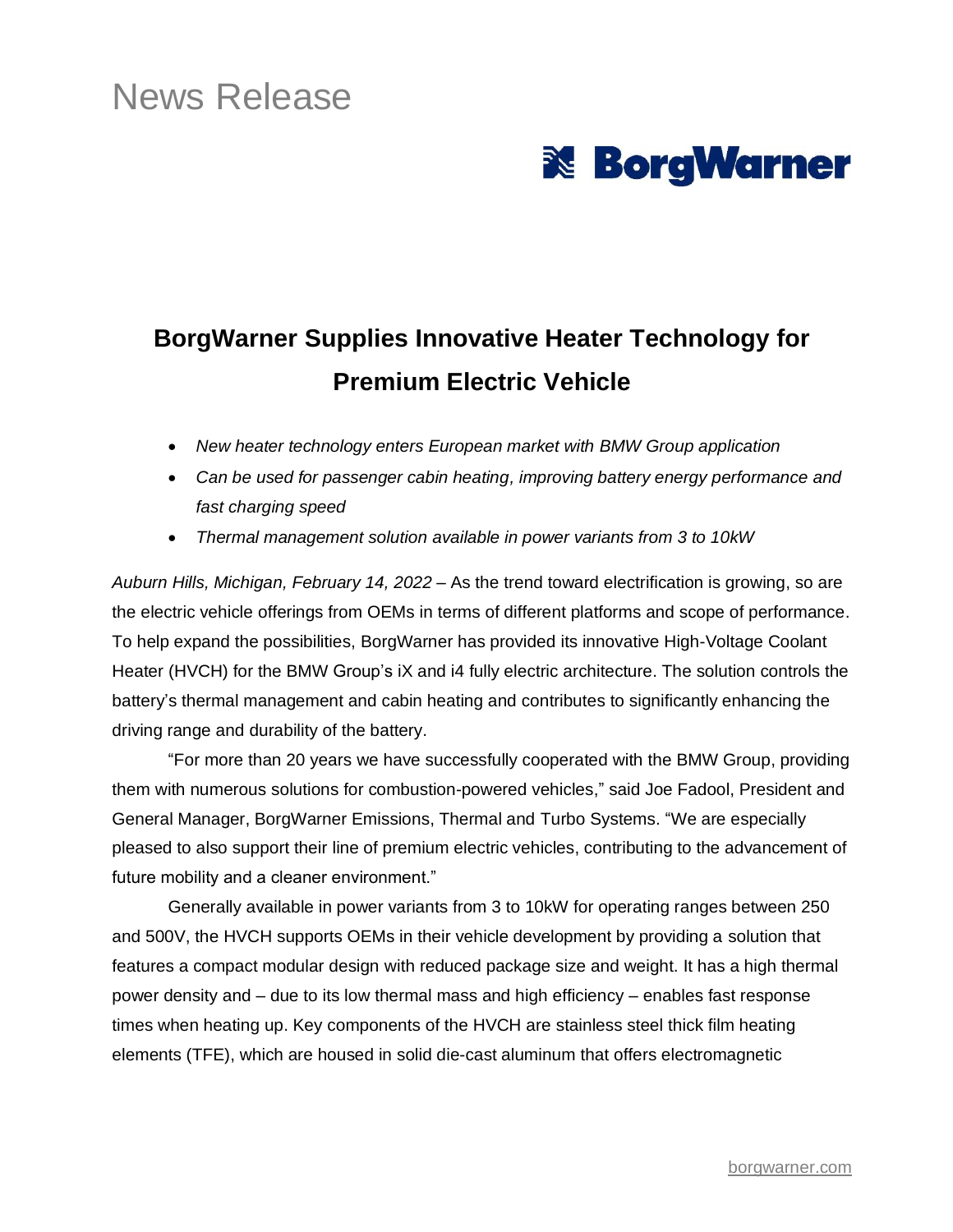BorgWarner Inc. (BorgWarner Supplies Innovative Heater Technology for Premium Electric Vehicle  $EN$ ) – 2

shielding and resists thermal shock, vibration and mechanical stress. The robustness of the TFE delivers longer product life.

As part of its Charging Forward initiative, BorgWarner is accelerating the company's electrification strategy and has announced plans to grow electric vehicle revenues to approximately 45% by 2030, along with a commitment to achieve carbon neutrality by 2035.

#### **About BorgWarner**

BorgWarner Inc. (NYSE: BWA) is a global product leader in delivering innovative and sustainable mobility solutions for the vehicle market. Building on its original equipment expertise, BorgWarner also brings market leading product and service solutions to the global aftermarket. With manufacturing and technical facilities in 96 locations in 22 countries, the company employs approximately 50,000 people worldwide. For more information, please visit borgwarner.com.



The BMW Group's fully electric iX and i4 vehicle are fitted with BorgWarner's High-Voltage Coolant Heater.

#### **[Download Image](https://www.borgwarner.com/images/default-source/news-media/press-release-hi-res/high-voltage-coolant-heater.jpg)**

**Forward-Looking Statements**: This presentation may contain forward-looking statements as contemplated by the 1995 Private Securities Litigation Reform Act that are based on management's current outlook, expectations, estimates and projections. Words such as "anticipates," "believes," "continues," "could," "designed," "effect," "estimates," "evaluates," "expects," "forecasts," "goal," "guidance," "initiative," "intends," "may," "outlook," "plans," "potential," "predicts," "project," "pursue," "seek," "should," "target," "when," "will," "would," and variations of such words and similar expressions are intended to identify such forward-looking statements. Further, all statements, other than statements of historical fact contained or incorporated by reference in this presentation that we expect or anticipate will or may occur in the future regarding our financial position, business strategy and measures to implement that strategy, including changes to operations, competitive strengths, goals, expansion and growth of our business and operations, plans, references to future success and other such matters, are forward-looking statements. Accounting estimates, such as those described under the heading "Critical Accounting Policies and Estimates" in Item 7 of our Annual Report on Form